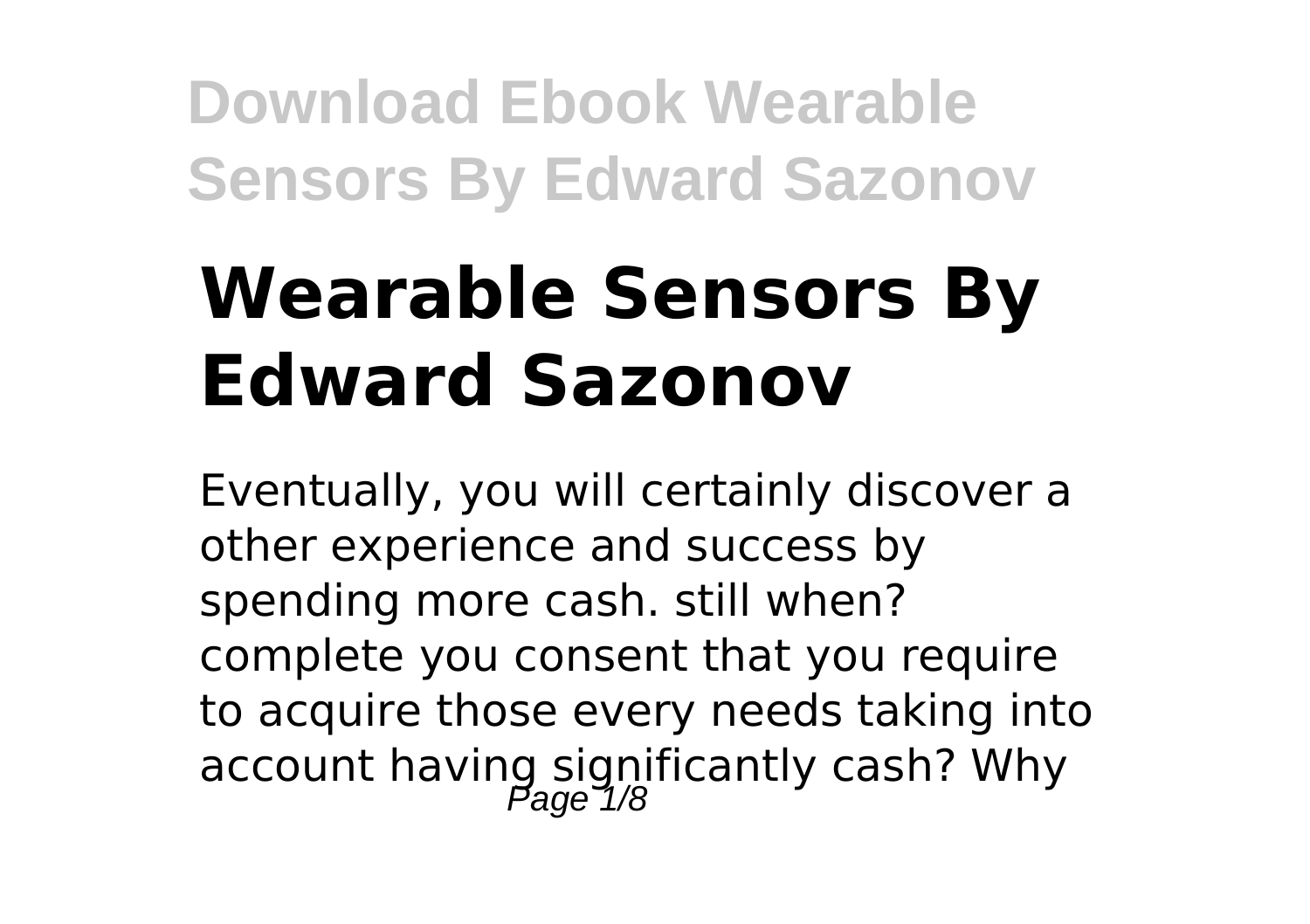don't you try to acquire something basic in the beginning? That's something that will quide you to comprehend even more roughly the globe, experience, some places, when history, amusement, and a lot more?

It is your completely own get older to enactment reviewing habit. along with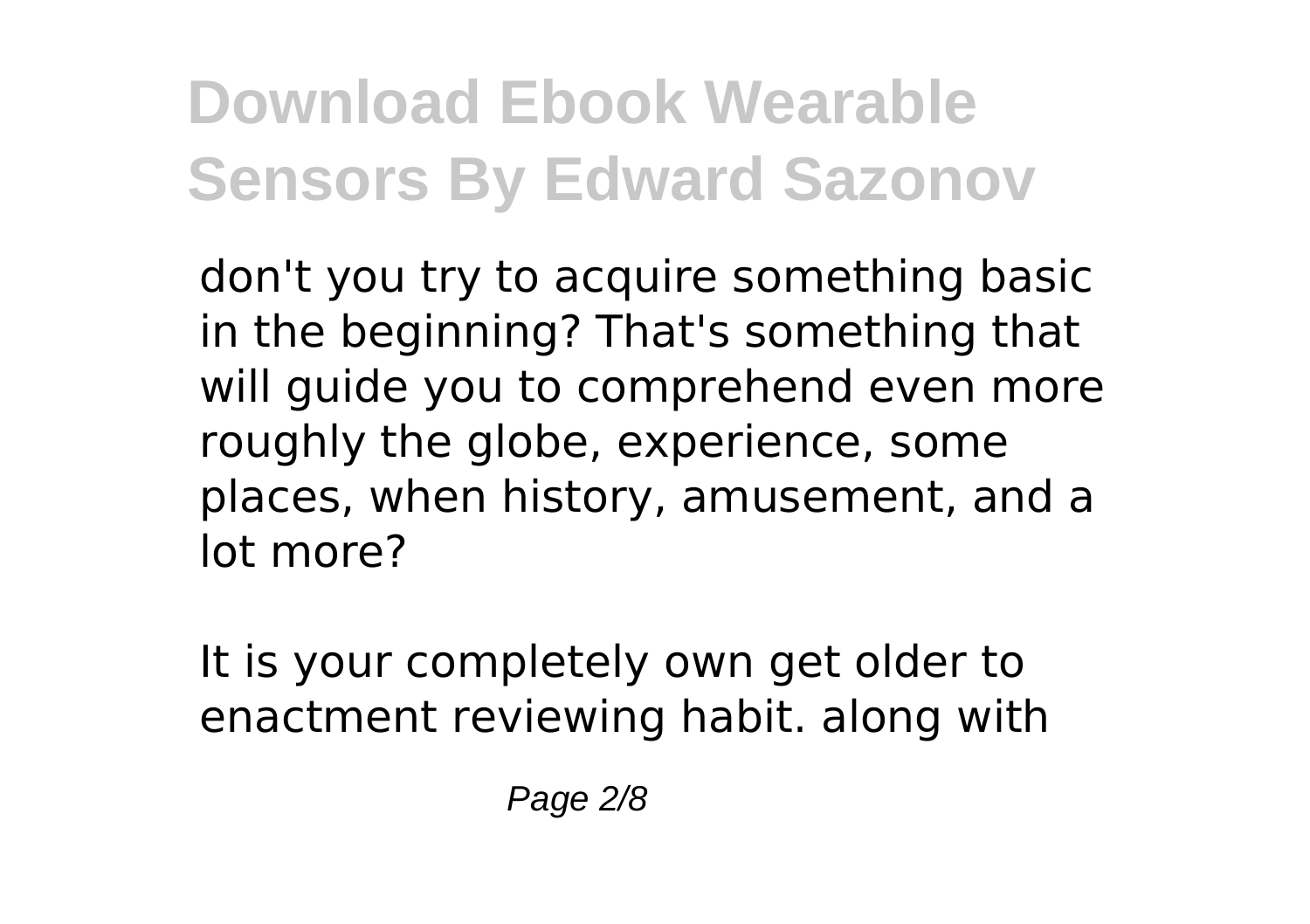guides you could enjoy now is **wearable sensors by edward sazonov** below.

While modern books are born digital, books old enough to be in the public domain may never have seen a computer. Google has been scanning books from public libraries and other sources for several years. That means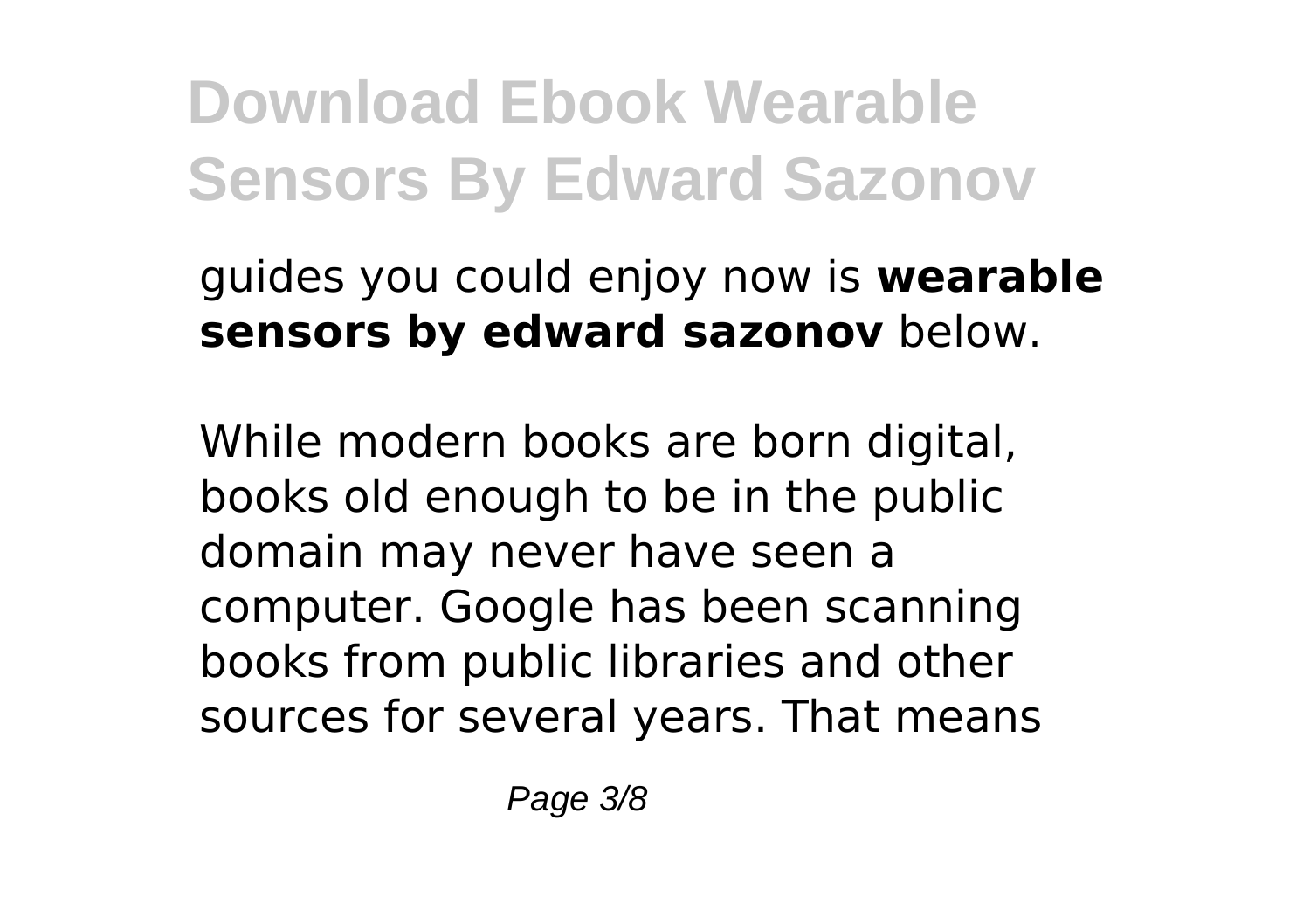you've got access to an entire library of classic literature that you can read on the computer or on a variety of mobile devices and eBook readers.

#### **Wearable Sensors By Edward Sazonov**

Edward Sazonov, Academic Editor and Subhas Chandra Mukhopadhyay,

Page 4/8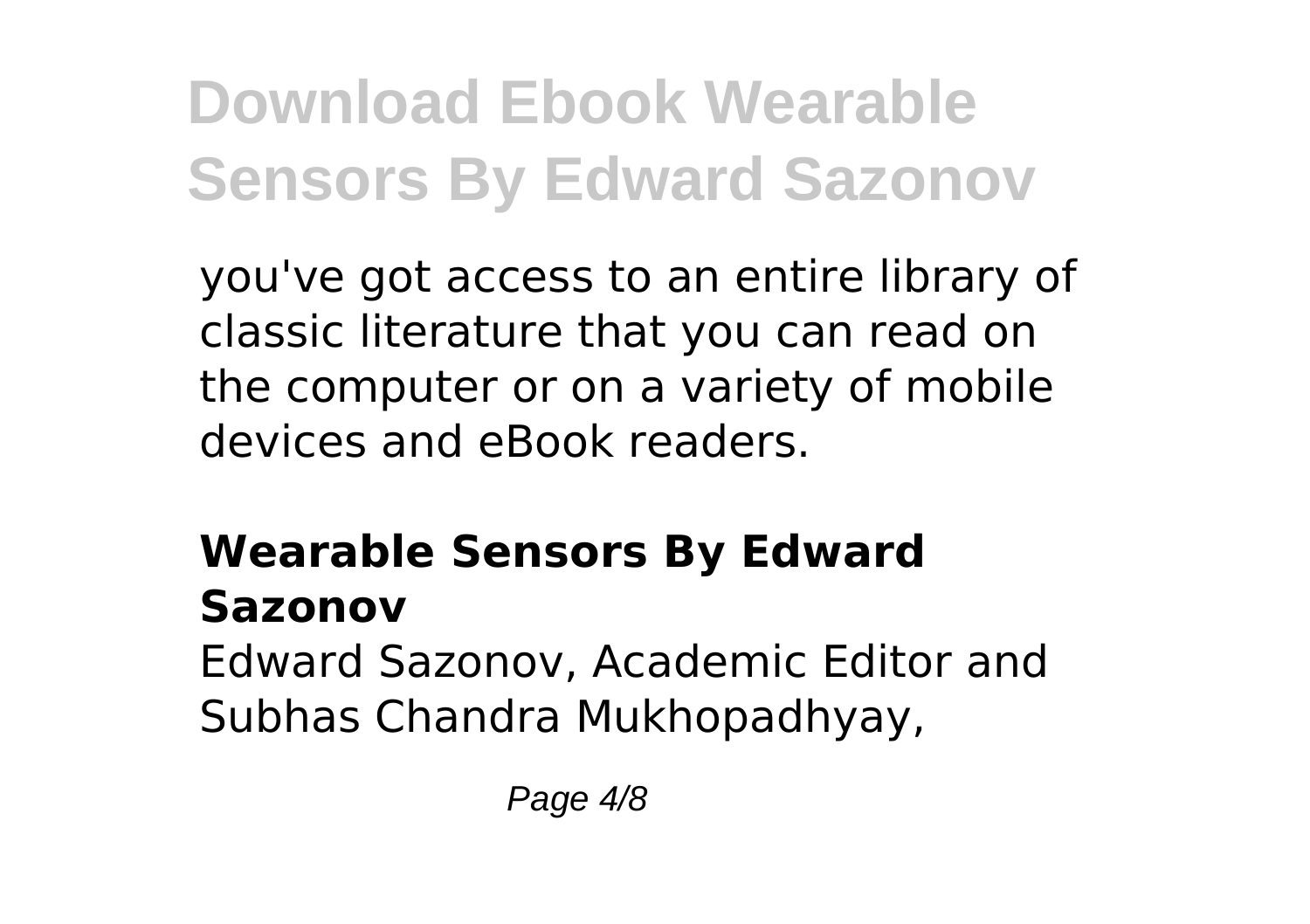Academic Editor. ... Witt H., Kenn H. Towards implicit interaction by using wearable interaction device sensors for more than one task; Proceedings of the 3rd International Conference on Mobile Technology, Applications & Systems; Bangkok, Thailand. 25–27 October 2006.

...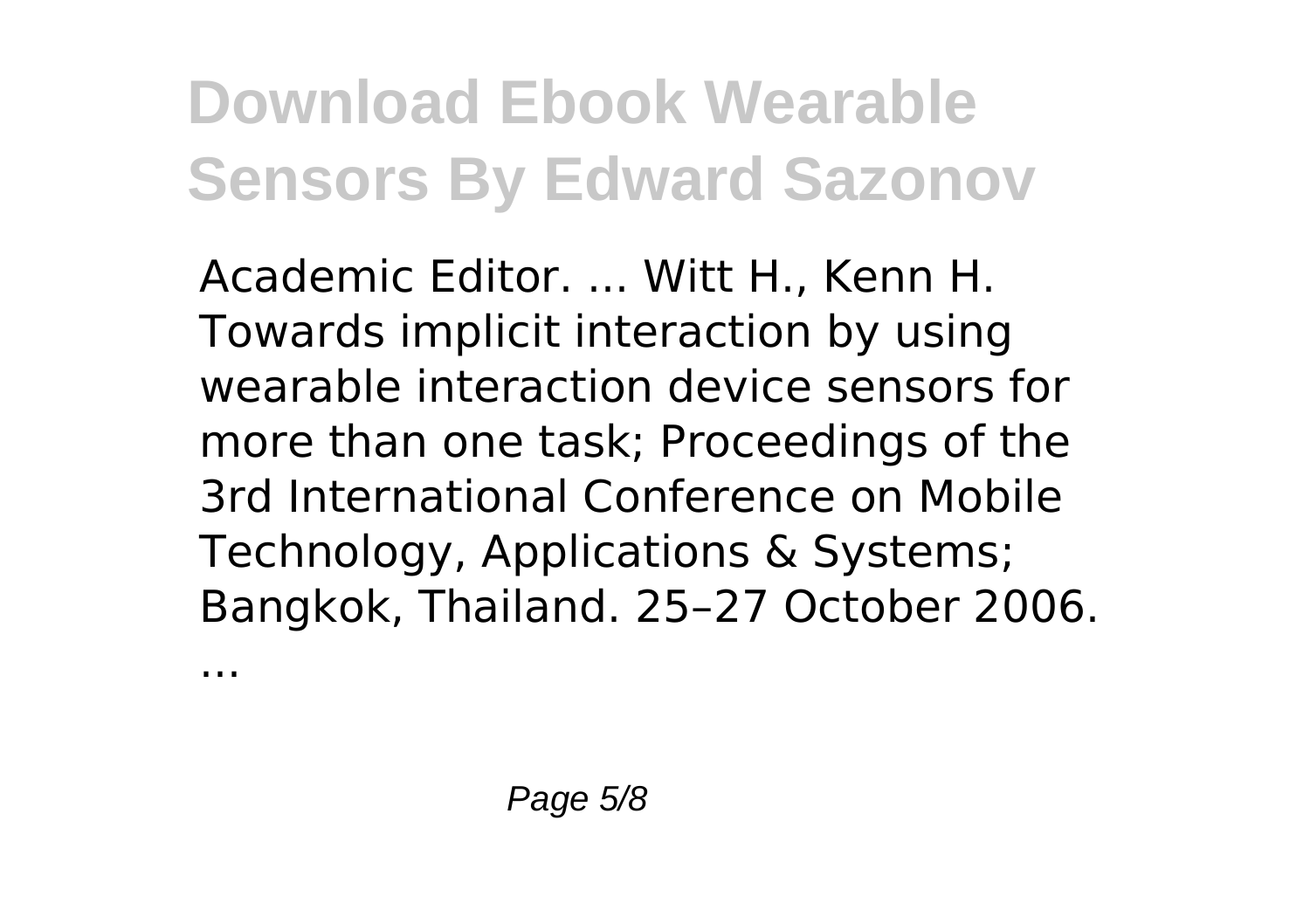#### **Emotional Self-Regulation of Individuals with Autism Spectrum Disorders ...**

Wireless power transfer is a generic term for a number of different technologies for transmitting energy by means of electromagnetic fields. The technologies, listed in the table below, differ in the distance over which they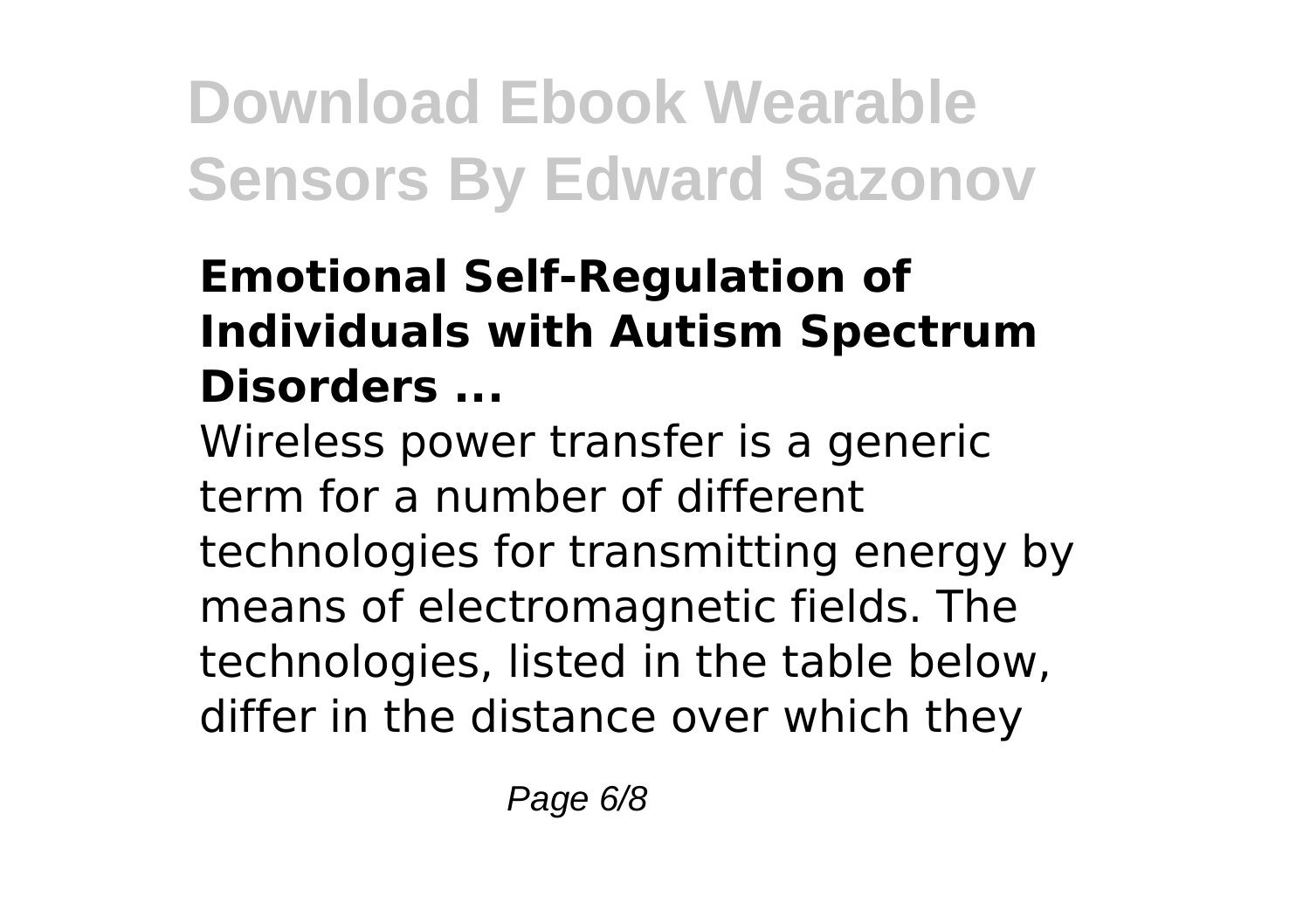can transfer power efficiently, whether the transmitter must be aimed (directed) at the receiver, and in the type of electromagnetic energy they use: time varying electric ...

Copyright code:

Page 7/8